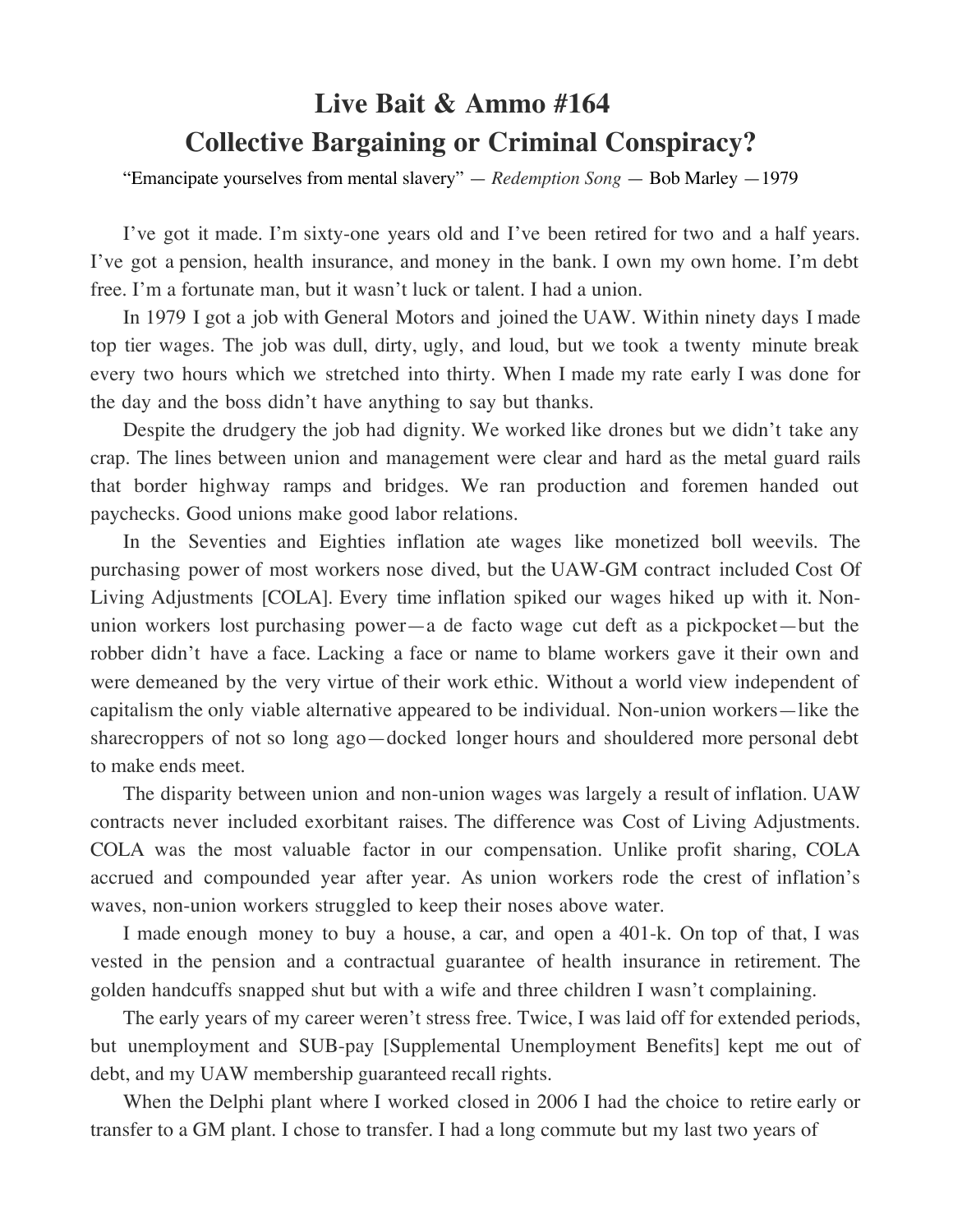work were mortgage free and I was able to pad my savings account. When I retired in 2008 with a full, thirty-and-out pension the UAW-GM contract awarded me an additional \$45,000 which I stashed—tax free—in my 401-k.

Despite the turmoil in the economy I feel secure, but not smug. In fact beneath my gloss of ease and comfort, I feel ashamed.

I never went on strike. I sopped up the gravy ladled on my plate by an earlier generation of union members. When I started as an auto worker I was handed a full platter of union benefits: meat, potatoes, cornbread, two sides, coffee, and desert. I was treated like an equal. I had my own place at the table. When I retired the legacy I relayed not only lacked sufficient calories, the plate was cracked and the table was labeled off limits to rank and file rookies.

I make more money in retirement than a new hire at General Motors.

I don't know how they expect to make it.

They are not going to make it. They will never achieve economic security. The new generation of auto workers are not destined to enjoy the standard of living my generation took for granted. This is not a recession in the classic sense of the word, it's a downscale restructuring. The state sponsored attack on collective bargaining is the final phase of the new New Deal.

UAW officials insist that workers should make concessions so they might live to fight another day. Their split-tongued prevarication is pathological. Second tier workers could get a three percent raise every year for the next thirty years and not reach the level of pay in inflation adjusted dollars that I earned when I retired in 2008.

The hole is too deep to postpone the fight for another day. The gambler who wins knows when to stop digging. If UAW members don't demand equal rights this year, they will be buried in debt before they retire. In which case they won't retire, they will expire broke and defeated—an ignominious wormish perishing.

The press commonly reports that new hires at the Detroit Three make 50 percent less than older, top tier workers, but that estimate doesn't include the deprivation of retirement benefits. When you factor in pension, retiree health care benefits, and social security, new hires make about a third or less than I did. They will not be able to own their home, buy the product they build, or retire in dignity.

Currently, UAW members at GM don't get COLA. The International UAW has indicated that they are willing to accept profit sharing in lieu of raises. Profit sharing is an inadequate exchange for COLA and wage improvements because raises accrue and compound. Profit sharing is a Rube Goldberg contraption that rides the free market roller coaster and compels workers to view other workers as competitors rather than brothers and sisters. Profit sharing like sharecropping isn't designed to let workers get ahead, it's designed to keep them in the hole. Debt peonage is a form of bondage that induces both a financial and mental slavery.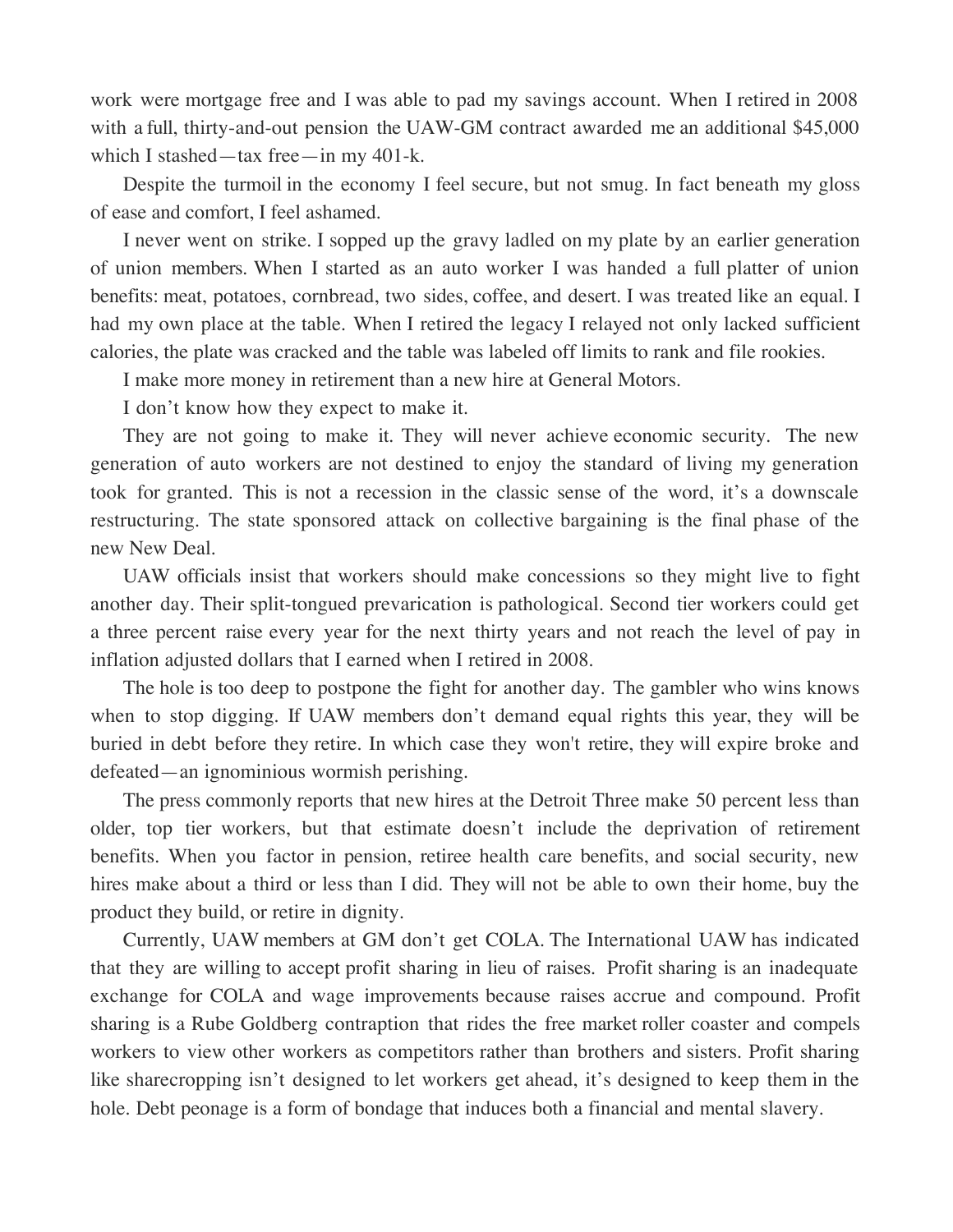What can we expect from a union whose world view is wedded to the corporation and whose only hope for the future is hinged on reducing compensation for new hires?

The UAW International has stated publicly that the primary goal of 2011 negotiations is securing more jobs and that they are willing to expand the exploitation of second tier workers to accomplish that goal.

The local union contract at the GM assembly plant in Lake Orion, Michigan which was implemented without a ratification vote by affected members is the template. The Lake Orion bargain expands second tier workers from 20 percent to 40 percent of the workforce with the stated goal of eventually achieving one low tier workforce. The strategy is short sighted for unions and well planned by the corporations.

When it comes to labor costs there is no bottom to the bottom line. We could work for free and the masters would complain about the cost of food, shelter, and clothing. When the mechanical cotton picker made labor obsolete in the South, workers were kicked off the land and accused of freeloading. It's not enough for the owners to deprive workers of gainful employment, they must shame them in the bargain. We hear the same refrain today in legislatures where unemployment benefits are cut as free trade agreements make labor obsolete and skilled trades redundant. When capital rules the land, mercy is arbitrary and retribution is absolute.

Union bureaucrats defend Collective Bargaining rights with the outraged pride of wounded generals. But when unions negotiate wage and benefit reductions their hue and cry rings hollow as the promises of politicians the UAW helped to elect.

The counsel of despair says cut wages to save jobs. There is no evidence such counsel has ever succeeded. Work For Less is not an organizing slogan, it's tantamount to fratricide.

Don Arbogast, the retired Shop Chairman of IUE-CWA Local 717 in Warren, Ohio wrote in an e-mail to soldiers of solidarity: "I can attest to the total lack of value that comes from joining arm and arm with GM and making concessions as a way of saving our members' jobs. It hasn't worked in the past and it will not work in the future. The only thing that GM respects is a stiff spine. The IUE had 40,000 members working for GM when they started down the road of jointly sponsored concessions. Virtually every location in the IUE-GM chain had developed and implemented a second tier wage level by 1990. As soon as all the plants had given in to the second tier concept, GM demanded a third tier. By 1993 most of the IUE-GM locations had overlaid a third tier of wages and benefits. By 2000 every location would have multiple tiers of wages and benefits, some as low as \$7.00 an hour. We should have had work pouring into our plants, and our membership should have been secure and growing. Instead each year GM, and then Delphi, continued to move work out of our plants to foreign locations. The end result is this, the IUE was forced to merge with the CWA because our membership numbers had dropped so low that by the year 2000 we could no